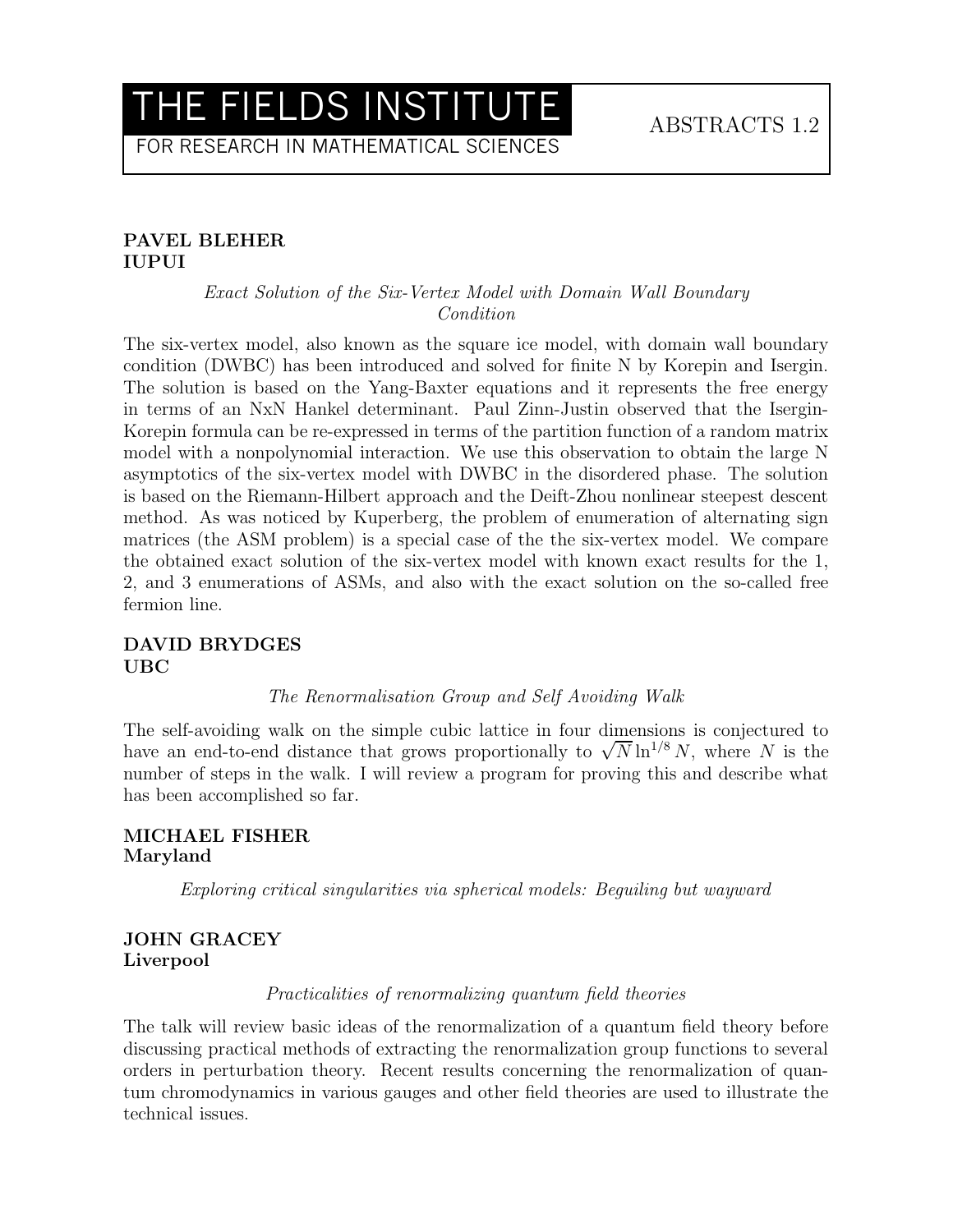FOR RESEARCH IN MATHEMATICAL SCIENCES

## LI GUO Rutgers

## Rota-Baxter algebra method in the Hopf algebra approach of pQFT renormalization

We discuss the role played by the Rota-Baxter operator in the Hopf algebra approach of Connes and Kreimer to the renormalization of perturbative quantum field theory. In their work, Feynman graphs are organized into a Hopf algebra and a regularized Feynman rule is given by an algebra homomorphism from this Hopf algebra to a Rota-Baxter algebra. Built on classical results in Rota-Baxter algebras such as Altkinson's factorizations and Spitzer's identity, we explain how pQFT results such as the algebraic Birkhoff decomposition for renormalization and the Bogoliubov formula can be derived from theorems on Rota-Baxter algebras. We further show that the Feynman rules have a matrix representation that converts the process of renormalization to matrix calculations. Related rooted trees and decompositions will also be discussed.

#### STEFAN HOLLANDS Gottingen

#### Quantum fields in curved space

During the past 5-10 years, there has been considerable progress in the construction of renormalized, perturbative, interacting quantum field theories on general curved spacetime manifolds. This progress has become possible with the help of mathematical methods from "Microlocal Analysis" on the one hand, and a new conceptual viewpoint on perturbative QFT emphasizing the algebraic and "local and covariant" nature of quantum fields. The mathematical methods were important in order to control the singularities of field products, and the algebraic viewpoint was essential to formulate the theory without using a preferred "vacuum state", which is not available in a general curved space. In my talk, I want to present the key ideas in the subject and outline its present status.

## VLADIMIR KOREPIN YITP, Stony Brook

#### Universality of Entropy Scaling in One-Dimensional Gap-less Models

Quantum models with unique ground state are considered. Von Neumann entropy of a part of the ground state [subsystem] is calculated. It shows the entanglement of this part with the rest of the ground state. For a large subsystem asymptotic behavior of the entropy can be related to the gap in the spectrum of the Hamiltonian. For gap-less models the entropy increases logarithmically, for gap-full models it saturates. Several different models will be considered: spin chains, Bose gas, Hubbard model.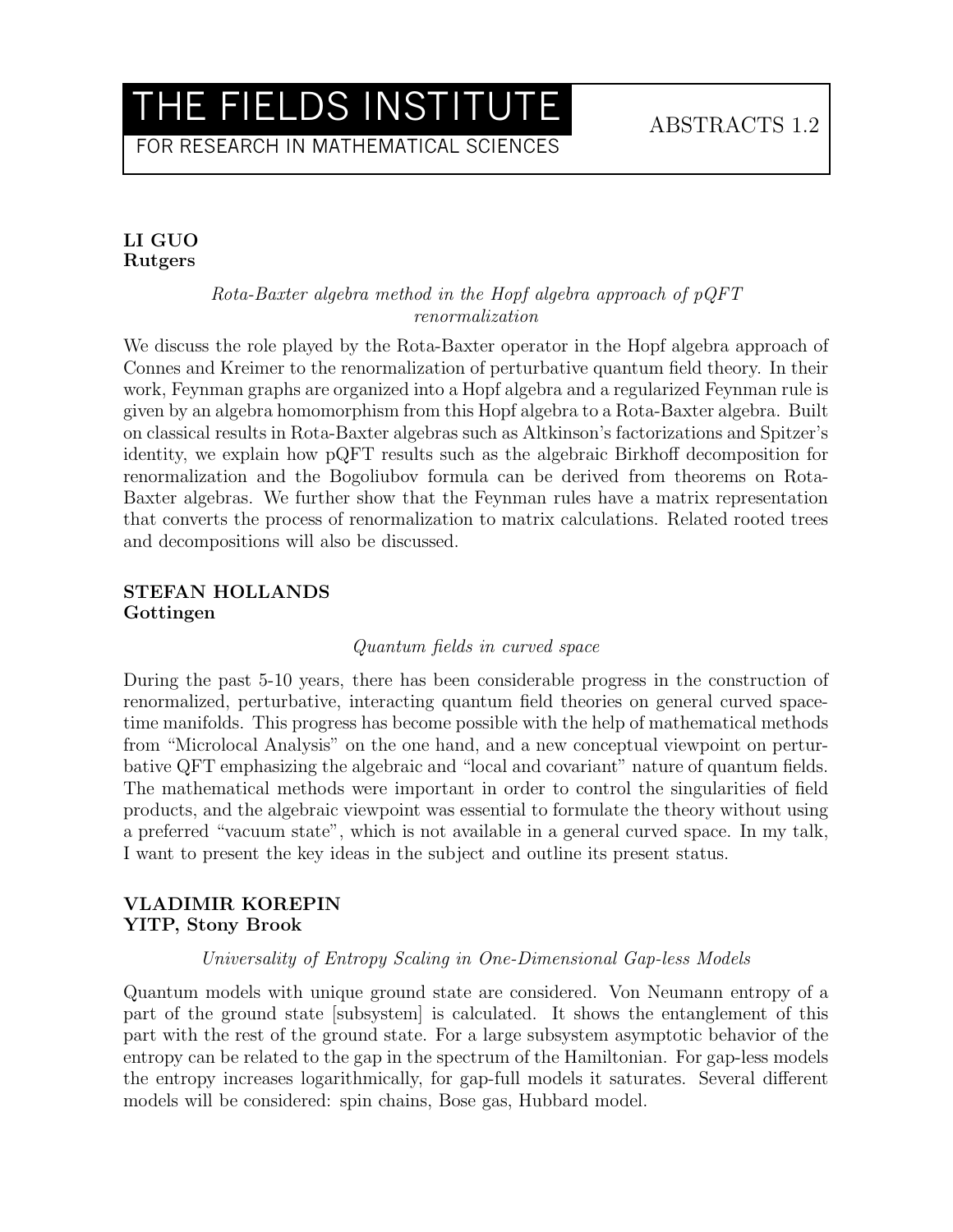FOR RESEARCH IN MATHEMATICAL SCIENCES

## DIRK KREIMER CNRS-IHES and Boston

Renormalization: from Hopf algebras to number theory

The talk will explain how a recursive procedure like the Bogoliubov recursion leads to a Hopf algebra, and how notions like self-similarity appear naturally in that algebraic context. It then continues to explore the polylogarithm and its algebraic structure which are very similar, and reviews the manifold connections between number theory and quantum field theory which have emerged in recent years.

# R. S. MACKAY Warwick

Quantum statistical mechanics of Frenkel-Kontorova chains

We extend a renormalisation operator for the transition by breaking of analyticity of incommensurate minimum energy states of Frenkel-Kontorova chains to one for the quantum statistical mechanics. The known fixed point for the former operator induces two for the latter, both at temperature zero, with  $\beta \hbar = 0$  and  $\infty$ , respectively. Scaling exponents are deduced from the those for the former case. This is joint work with N.Catarino.

## GERRY MCKEON UWO

#### Using the Renormalization Group

Using the fact that the renormalization scale parameter is arbitrary, and by resumming perturbative expansions for physical quantities, a number of calculations are outlined. Among them are a summing of poles in the expansion of the bare coupling in terms of the renormalized coupling, the leading log contributions to the effective action in the presence of an instanton, the effective action in  $N = 2$  super Yang-Mills theory, and the effective potential in massless theories involving scalars.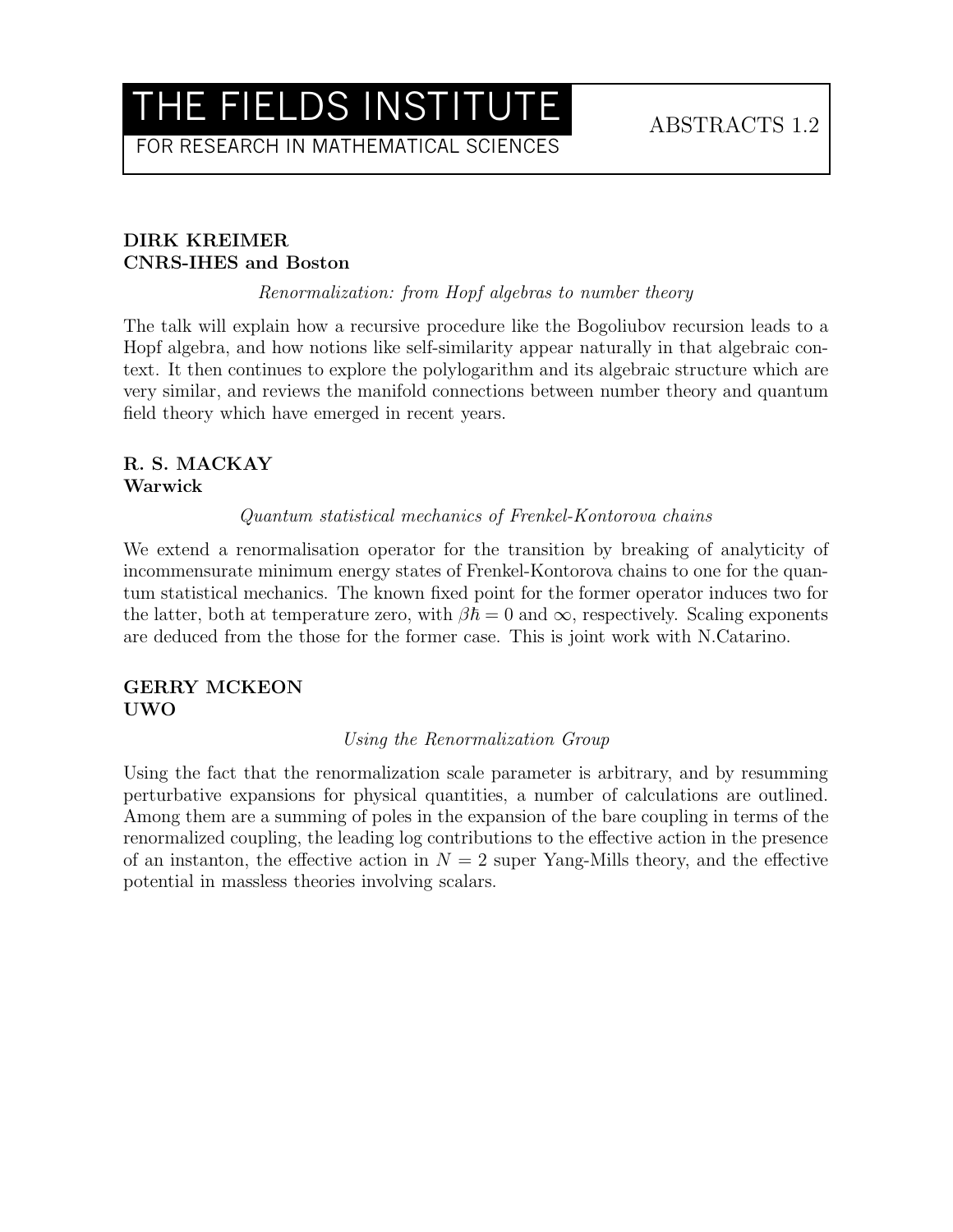FOR RESEARCH IN MATHEMATICAL SCIENCES

## TIM R. MORRIS Southampton

Manifestly gauge invariant exact renormalization group

We construct a manifestly gauge invariant Exact Renormalization Group for  $SU(N)$  Yang-Mills theory, in a form suitable for calculations without gauge fixing at any order of perturbation theory. The effective cutoff is incorporated via a manifestly realised spontaneously broken  $SU(N|N)$  gauge invariance. Diagrammatic methods are developed which allow the calculations to proceed without specifying the precise form of the cutoff structure. We confirm consistency by computing for the first time both the one and two loop beta function coefficients without fixing the gauge or specifying the details of the cutoff. We conclude by sketching how quarks fit in and a new non-perturbative approximation scheme.

# JOHN PALMER Arizona

# Short distance behavior of the subcritical scaling functions for the 2d Ising model

Mass zero limits for the Green function of a Dirac operator are used to determine the short distance behavior of the scaling functions for the two dimensional Ising model. The Sato, Miwa and Jimbo characterization of the log derivative of the scaling function plays a crucial role.

# TOM SPENCER IAS

## Supersymmetric models of random matrices and convexity

This talk will describe a supersymmetric approach to band random matrices. Convexity plays an important role in the analysis the hyperbolic sigma model arising from the Bosonic sector of this supersymmetric model. I shall also offer some speculative comments about how to combine convexity and renormalization group methods.